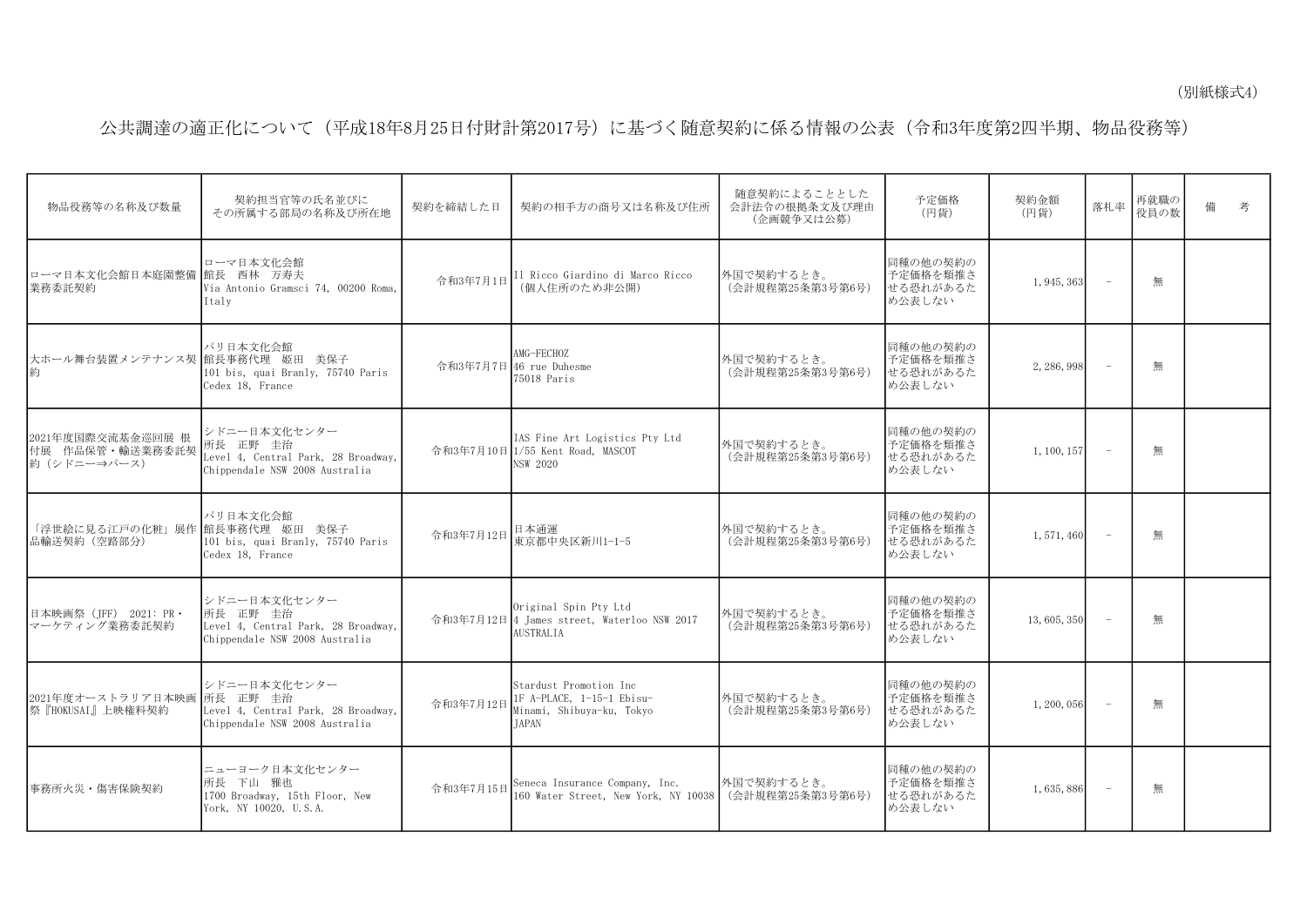| 物品役務等の名称及び数量                                                 | 契約担当官等の氏名並びに<br>その所属する部局の名称及び所在地                                                                                                                         | 契約を締結した日  | 契約の相手方の商号又は名称及び住所                                                                                                                   | 随意契約によることとした<br>会計法令の根拠条文及び理由<br>(企画競争又は公募) | 予定価格<br>(円貨)                               | 契約金額<br>(円貨) | 落札率            | 再就職の<br>役員の数 | 備 | 老 |
|--------------------------------------------------------------|----------------------------------------------------------------------------------------------------------------------------------------------------------|-----------|-------------------------------------------------------------------------------------------------------------------------------------|---------------------------------------------|--------------------------------------------|--------------|----------------|--------------|---|---|
| 日本語教育派遣専門家 住居契約                                              | ソウル日本文化センター<br>所長 加藤 剛<br>Office Bldg. 2F&4F, Twin City<br>Namsan, 366 Hangang-daero, Yongsan-<br>gu, Seoul 04323 Korea                                  | 令和3年7月19日 | (個人情報のため非公開)<br>(個人住所のため非公開)                                                                                                        | 外国で契約するとき。<br>(会計規程第25条第3号第6号)              | 同種の他の契約の<br>予定価格を類推さ<br>せる恐れがあるた<br>め公表しない | 2,520,000    | $\overline{a}$ | 無            |   |   |
| 本部巡回展「美しい東北の手仕事<br>展  国際輸送契約                                 | トロント日本文化センター<br>所長 清水 優子<br>2 Bloor Street East, Suite 300, PO<br>Box 130, Toronto, Ontario, Canada<br>M4W 1A8                                           | 令和3年7月31日 | Nippon Express Canada Ltd. Toronto<br>Household Moving Center<br>6250 Edwards Blvd., Mississauga<br>Ontario, Canada L5T 2X3         | 外国で契約するとき。<br>(会計規程第25条第3号第6号)              | 同種の他の契約の<br>予定価格を類推さ<br>せる恐れがあるた<br>め公表しない | 1,707,383    |                | 無            |   |   |
| 巡回展「武道の精神」輸送契約<br>(バンコク⇒グアム)                                 | バンコク日本文化センター<br>所長 吉岡 憲彦<br>Serm Mit Tower, 10F, 159 Sukhumvit<br>21 (Asoke Road) Bangkok 10110,<br>Thailand                                             | 令和3年8月1日  | Jupiter Logistics (Thailand) Co.,<br>Ltd.<br>139 Sethiwan Tower, Pan Road, Silom,<br>Bangrak, Bangkok Thailand 10500                | 外国で契約するとき。<br>(会計規程第25条第3号第6号)              | 同種の他の契約の<br>予定価格を類推さ<br>せる恐れがあるた<br>め公表しない | 10, 474, 736 |                | 無            |   |   |
| eKumunidad Asia Performance共<br>催契約                          | マニラ日本文化センター<br>所長 鈴木 勉<br>23F, Pacific Star Building, Sen.<br>Gil Puyat Avenue, corner Makati<br>Avenue, Makati City, Metro Manila,<br>1226, Philippines | 令和3年8月5日  | SIPAT LAWIN INC.<br>4A Mabait St., Teacher's Village,<br>West Diliman<br>Quezon city, Philippines                                   | 外国で契約するとき。<br>(会計規程第25条第3号第6号)              | 同種の他の契約の<br>予定価格を類推さ<br>せる恐れがあるた<br>め公表しない | 4,758,000    |                | 無            |   |   |
| Jakarta International<br>Contemporary Dance Festival共<br>催契約 | ジャカルタ日本文化センター<br>所長 高橋 裕一<br>Summitmas $\Pi$ 1 - 2 F, J1. Jenderal<br>Sudirman, Kav. 61-62 Jakarta 12190,<br>Indonesia                                   | 令和3年8月16日 | Jakarta Arts Council<br>Komplek Taman Ismail Marzuki<br>Jalan Cikini Raya No. 73 Jakarta<br>Pusat                                   | 外国で契約するとき。<br>(会計規程第25条第3号第6号)              | 同種の他の契約の<br>予定価格を類推さ<br>せる恐れがあるた<br>め公表しない | 1, 219, 300  |                | 無            |   |   |
| Golden Realms Sugidanun共催契                                   | マニラ日本文化センター<br>所長 鈴木 勉<br>23F, Pacific Star Building, Sen.<br>Gil Puyat Avenue, corner Makati<br>Avenue, Makati City, Metro Manila,<br>1226, Philippines | 令和3年8月18日 | Thriveart projects Art Studio<br>Blk. 1, Lot 9, Villa Marilde Subd.,<br>Brgy Our Lady of Lourdes, Jaro,<br>Iloilo City, Philippines | 外国で契約するとき。<br>(会計規程第25条第3号第6号)              | 同種の他の契約の<br>予定価格を類推さ<br>せる恐れがあるた<br>め公表しない | 2, 147, 200  |                | 無            |   |   |
| I0I20周年米側記念イベント共催<br>契約                                      | ニューヨーク日本文化センター<br>所長 下山 雅也<br>1700 Broadway, 15th Floor, New<br>York, NY 10020, U.S.A.                                                                   | 令和3年8月26日 | Laurasian Institution<br>107 Spring Street, Seattle, WA 98104                                                                       | 外国で契約するとき。<br>(会計規程第25条第3号第6号)              | 同種の他の契約の<br>予定価格を類推さ<br>せる恐れがあるた<br>め公表しない | 15, 567, 930 |                | 無            |   |   |
| 事務所賃貸契約                                                      | アジアセンタープノンペン連絡事務所<br>所長 磯ヶ谷 浩之<br>#22, Hotel Cambodiana, 313 Sisowath<br>Quay, Phnom Penh, Kingdom of<br>Cambodia                                        | 令和3年8月27日 | Hotel Cambodiana<br>313 Sisowath Quav, Phnom Penh                                                                                   | 外国で契約するとき。<br>(会計規程第25条第3号第6号)              | 同種の他の契約の<br>予定価格を類推さ<br>せる恐れがあるた<br>め公表しない | 665, 168     |                | 無            |   |   |